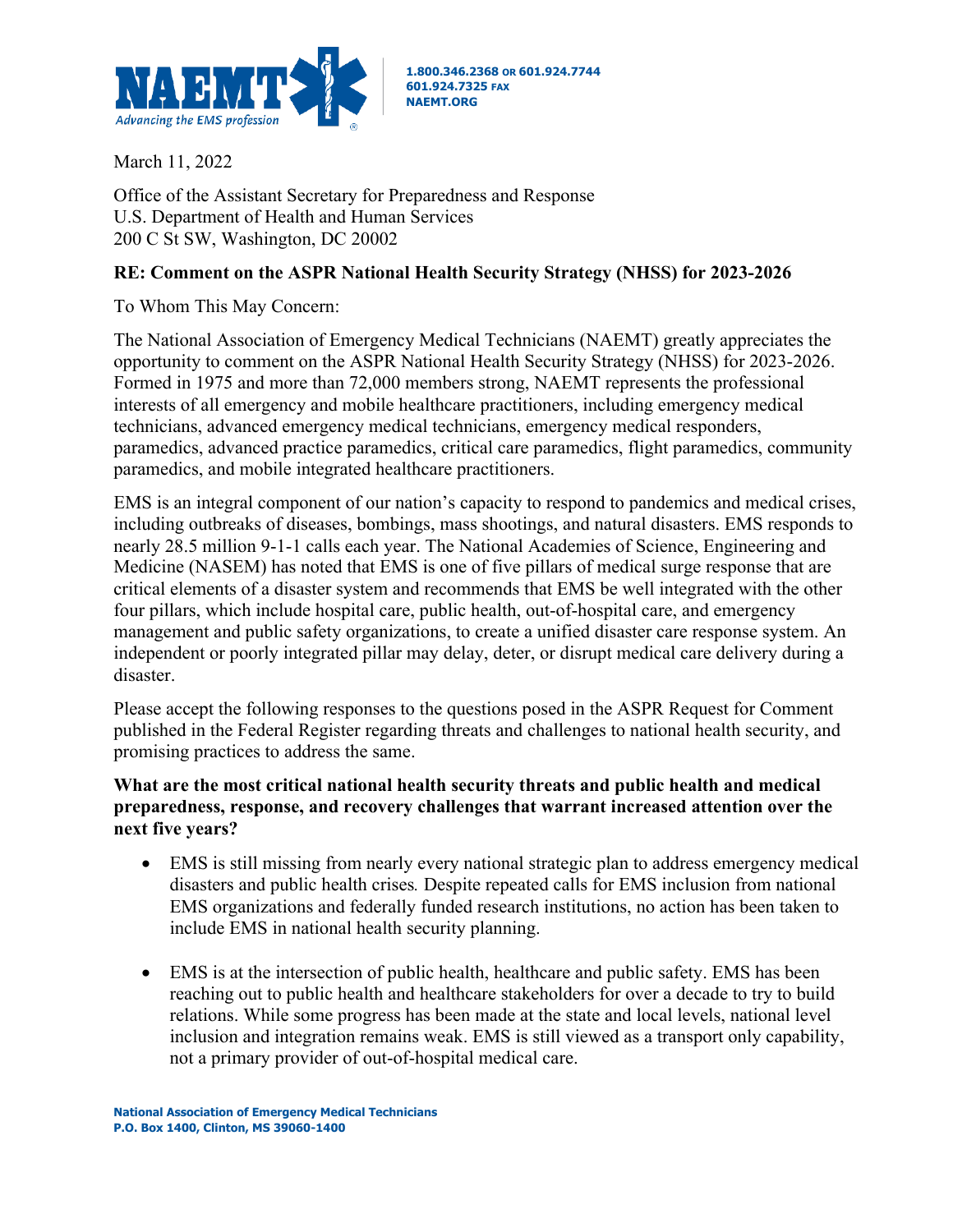• The additional burdens placed on EMS systems and personnel during the current public health emergency (PHE) have highlighted the lack of federal investment and resources devoted to support our nation's EMS system. EMS agencies do not benefit from the same funds as other healthcare providers. The result has been decades of inadequate investment of resources for EMS, and a system that has been stretched to the absolute limit. Across the country, in large urban areas as well as small rural communities, Paramedics and Emergency Medical Technicians (EMTs) have been serving on the frontlines of our nation's war against the COVID-19 pandemic. While the lack of federal investment in our nation's EMS system has always been a challenge, the pandemic has exacerbated the challenge so much so that many EMS systems in our country are at the breaking point. Most communities are facing crisis-level shortages of EMS personnel and many communities have been impacted by agency closures. In addition to the ongoing public health emergency, EMS agencies face ever-greater responsibilities – preparing for disasters and bioterror threats, supporting the needs of an aging population, and serving on the frontlines of the opioid crisis—that have only made the problem worse.

The challenges of rural EMS agencies are even greater. Prior to the current pandemic, rural EMS faced challenges in delivering quality emergency medical care and service coordination due to a number of factors, including recent declines in primary care and hospital service availability, greater distances between healthcare facilities, and low reimbursement rates.

- Currently, our nation's EMS system is facing a crippling crisis-level workforce shortage. Insufficient reimbursement for EMS care and lack of federal investment in EMS has been a long-term problem building for more than a decade but made significantly worse by the pandemic. It threatens to undermine our emergency 9-1-1 infrastructure. In 2021, the most sweeping survey of its kind—involving nearly 20,000 employees working at 258 EMS organizations—found that overall turnover among Paramedics and EMTs ranges from 20- 30% percent annually. With percentages that high, EMS agencies face a 100% turnover over a four-year period. EMS personnel are now leaving the profession faster than they can be replaced, compromising our ability to respond to healthcare emergencies, especially in rural and underserved parts of the country.
- EMS lacked personal protective equipment (PPE) at the beginning of the PHE, and difficulties accessing PPE due to supply chain issues and cost continue. EMS practitioners face the same hazards as other healthcare providers, but EMS faces those hazards in unique environments. As out-of-hospital medical practitioners, EMS personnel require PPE that effectively mitigates the risks of the different hazards. We also require PPE that can withstand inherently dangerous environments. The ability for PPE to be quickly deployed is a critical requirement for EMS. Manufacturers must have the capability to customize and produce PPE rapidly during surges and periods of extended demand. Rapid deployment solutions are critical to this distribution process. Moreover, innovation, improvement, and overall availability of PPE is obviated when the material remains on ships or in warehouses due to a disruption in the supply chain. Additionally, there should be a simple and efficient process to report PPE needs and users should have a state and local feedback mechanism to ensure that critical needs are communicated and triaged appropriately.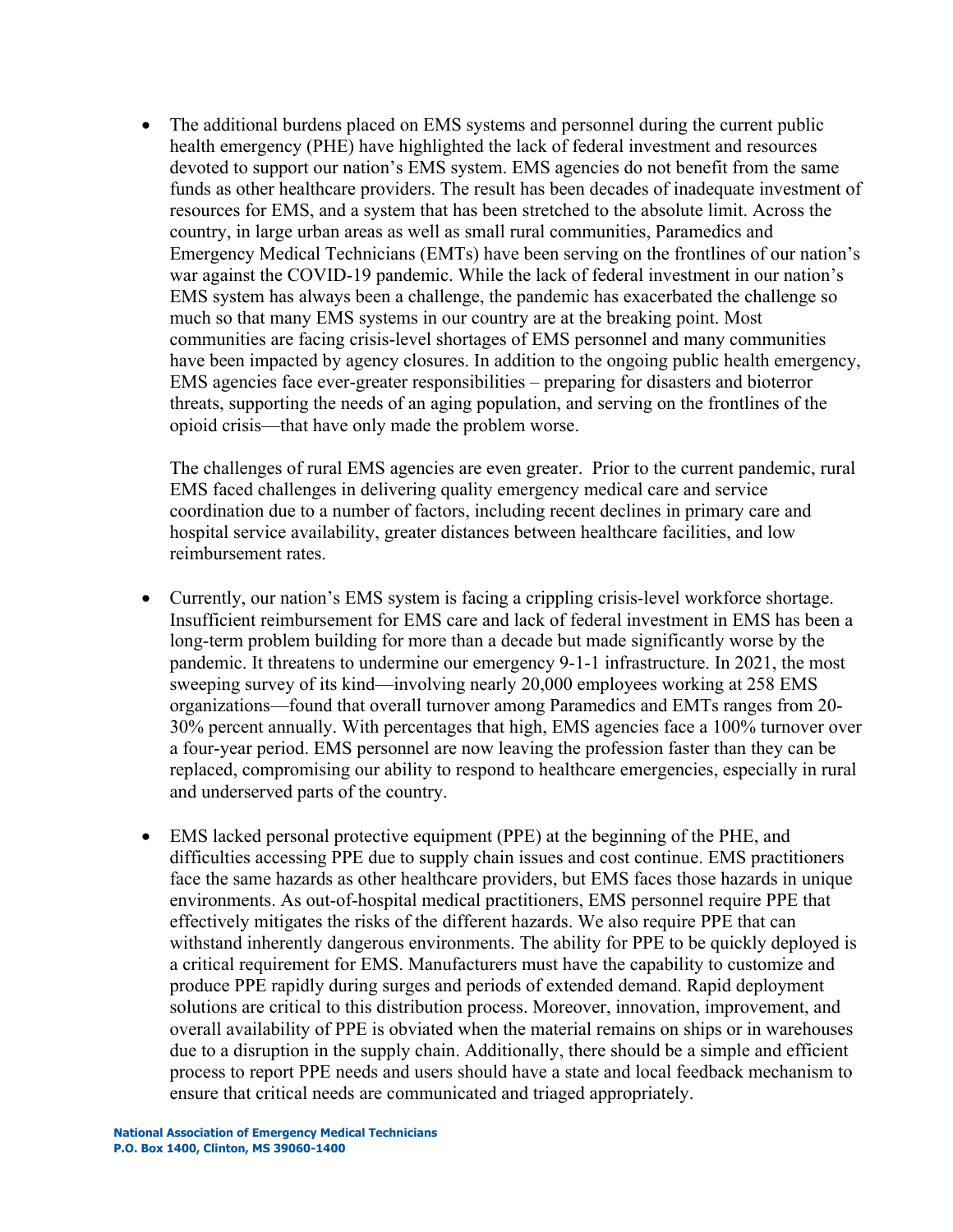**What medium-term and long-term (i.e., over next five years) actions should be taken to mitigate these challenges at the federal government and/or state, local, tribal, and territorial level?**

- Federal investment to sustain and strengthen the EMS workforce. A sustained funding stream for workforce development is critical to ensuring that EMS is able to provide lifesaving care to all in need.
- Specific language in federal grant guidance to state and local government to ensure that EMS receives appropriate funding to support readiness, response and recovery to disasters and public health emergencies.
- ASPR develop and support a national preparedness strategy that fully incorporates EMS as a primary provider and pillar of medical preparedness and response.
- ASPR serve as the federal lead on championing relations between EMS, public health and healthcare. ASPR should ensure EMS representation in all task forces, advisory councils and federal committees addressing medical disaster and public health crises, preparedness, and response and mitigation.
- ASPR work in conjunction with FEMA and EMS stakeholders to develop an EMS Preparedness Agenda that addresses all medical disaster preparedness and response training requirements.
- ASPR ensure that required EMS PPE is purchased and stored in the national stockpile for future medical disasters and public health emergencies, and that EMS systems can readily access it when needed.
- EMS patient data should be integrated into the national healthcare database to support evidence-based national strategies and plans for medical disasters and public health emergencies. Data collected from EMS patients is rich in bio-surveillance data points and can be a valuable source for national disease detection.

## **What public health and medical preparedness, response, and recovery opportunities or promising practices should be capitalized on over the next five years?**

• EMS is a vital component of healthcare, public health and public safety. EMS responds to 42.6M calls for medical assistance. Yet few understand exactly what medical services EMS provides, how EMS fits into the wider healthcare system, or how EMS is staffed, funded and delivered. More than just transport, providing patient care and navigation, EMS is the Swiss Army Knife of the healthcare system. It is a force-multiplier that builds capacity during medical disasters and public health emergencies. EMS also serve as an invaluable source of support to the public and an effective resource for building strong community resilience.